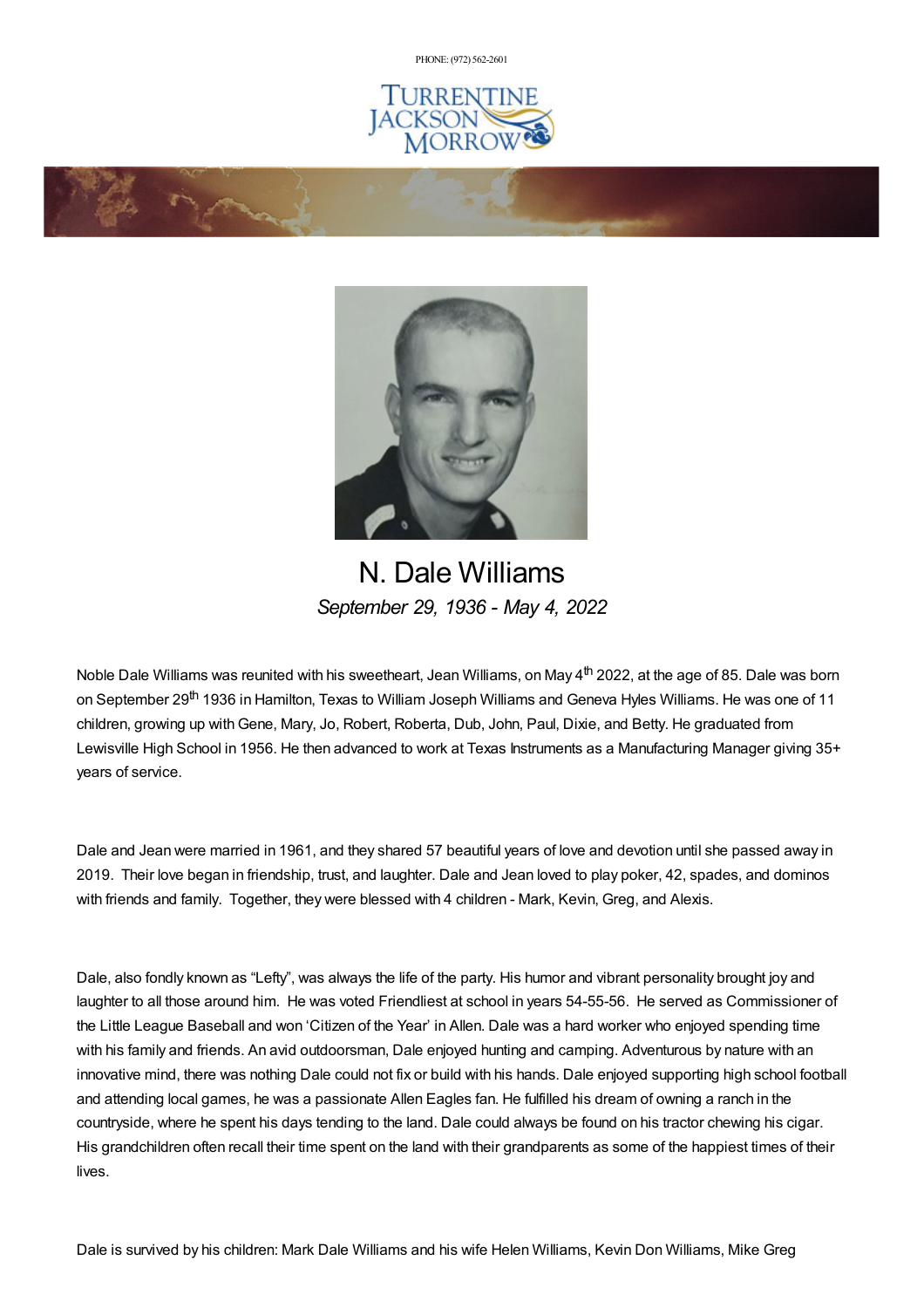Williams, and Alexis Debra Williams; his grandchildren: Kristi Williams Sneed and her husband Scott Sneed, Nicholas Dale Williams, Hunter Ethan Williams and his wife Rebecca Williams, Haley Ryan Kautz and her husband Andrew Kautz, and Miranda Worthington; his great grandchildren: Mackenzie Kautz, Karli Sneed, Kenna Sneed, Ava Williams, Aiden Kautz, and Jackson Williams; and numerous nieces and nephews. He is also survived by his two brothers: Gene Williams and Robert Williams; his two sisters Dixie Stewart and Betty Williams; his two brother-in-laws Bobby Stewart and Roy Stevens; and his sister-in-law Jeanie Williams. There was nothing in this world that made him happier or prouder than his family.

He is preceded in death by his beloved wife Jean Williams, parents, and several siblings.

A devoted husband to one, a wonderful father to five, a loving grandfather to eight, a fond great grandfather to six, and a friend to many. Noble Dale Williams will be greatly missed by his family and friends. His legacy of love and memories will transcend generations.

### *God saw you getting weary. He did what He thought was best.*

#### *He put His arms around you, and took you home to rest.*

A graveside service will be held at 10 a.m., Friday, May 13, 2022, at Ridgeview Memorial Park, 2525 Central Expressway North, Allen, TX 75013. A reception will follow the service.

In lieu of flowers, the family requests that donations be made in honor of Dale to the American Diabetes [Association](https://www.diabetes.org/ways-to-give ) and/or St. Jude [Children's](https://www.stjude.org/donate/donate-to-st-jude.html) Research Hospital

American Diabetes Association

For donations by mail:

P.O. Box 7023

Merrifield, VA 22116-7023

For donations online:

<https://www.diabetes.org/ways-to-give>

St. Jude Children's Research Hospital

For donations by mail:

Attn: Memorial Giving

501 St. Jude Place

Memphis, TN 38105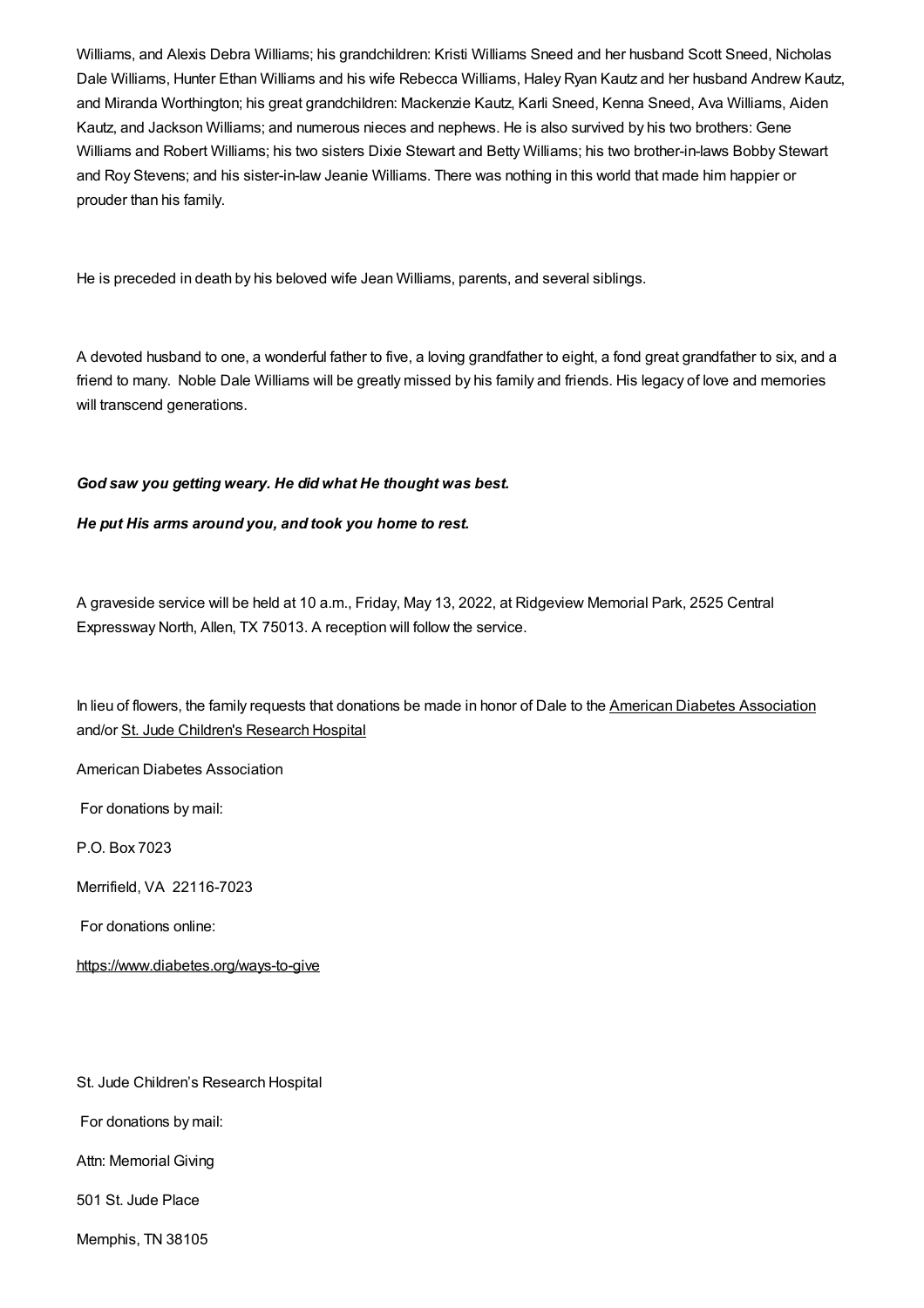https://fundraising.stjude.org/site/TR/GiftFunds/GiftFunds?px=7504725&pg=personal&fr\_id=39300

# **Memorials**

*Dale loved his Allen Eagles team! He was quick to tell you all the details of the last game, past football games, team standing and anything related to the Allen Eagles. He loved to laugh & share other interesting stories too! I always thought of him & Jean as "Queen & King" of Allen, Texas because he knew & loved everyone there. He will be greatly missed and was a great example of a endearing Father & memorable Grandfather! Grateful I meet him thru family gatherings through my Sister Helen and fellow Allen High graduate, Mark Williams. God Bless all his family members!*

**SELMA MASON & REGGIE MASON, JUNE 3, 2022**

*You will be well remembered as a good friend. Gracie and Joe* **JOE GONZALES, MAY 12, 2022**

*Please accept our Sincere Condolences on the Loss of Mr. Williams. We were introduced to Him as "Grandpa "at Kristi and Scotts wedding and we were lucky enough to spend other Family occasions with him. He was always a delight to be around. We are keeping all of His Family in our Thoughts and Prayers. Sincerely, John & Vickie Sneed*

## **VICKIE SNEED, MAY 12, 2022**

*Grandpa was always so kind and loving towards me. He made it a point to always tell me that he loved me and that I married into a good family every time we saw each other. I'm grateful to have spent the past 3 years as one of his grandkids and to get to know the gem of a person he was. I will miss him so much. Until we meet again grandpa, you have fun in heaven eating strawberry blue bell ice cream with grandma!*

## **REBECCA WILLIAMS , MAY 9, 2022**

*Grandpa was a hero in my life and he will be dearly missed. I will always remember him goosing anyone who was off their guard and chatting up*